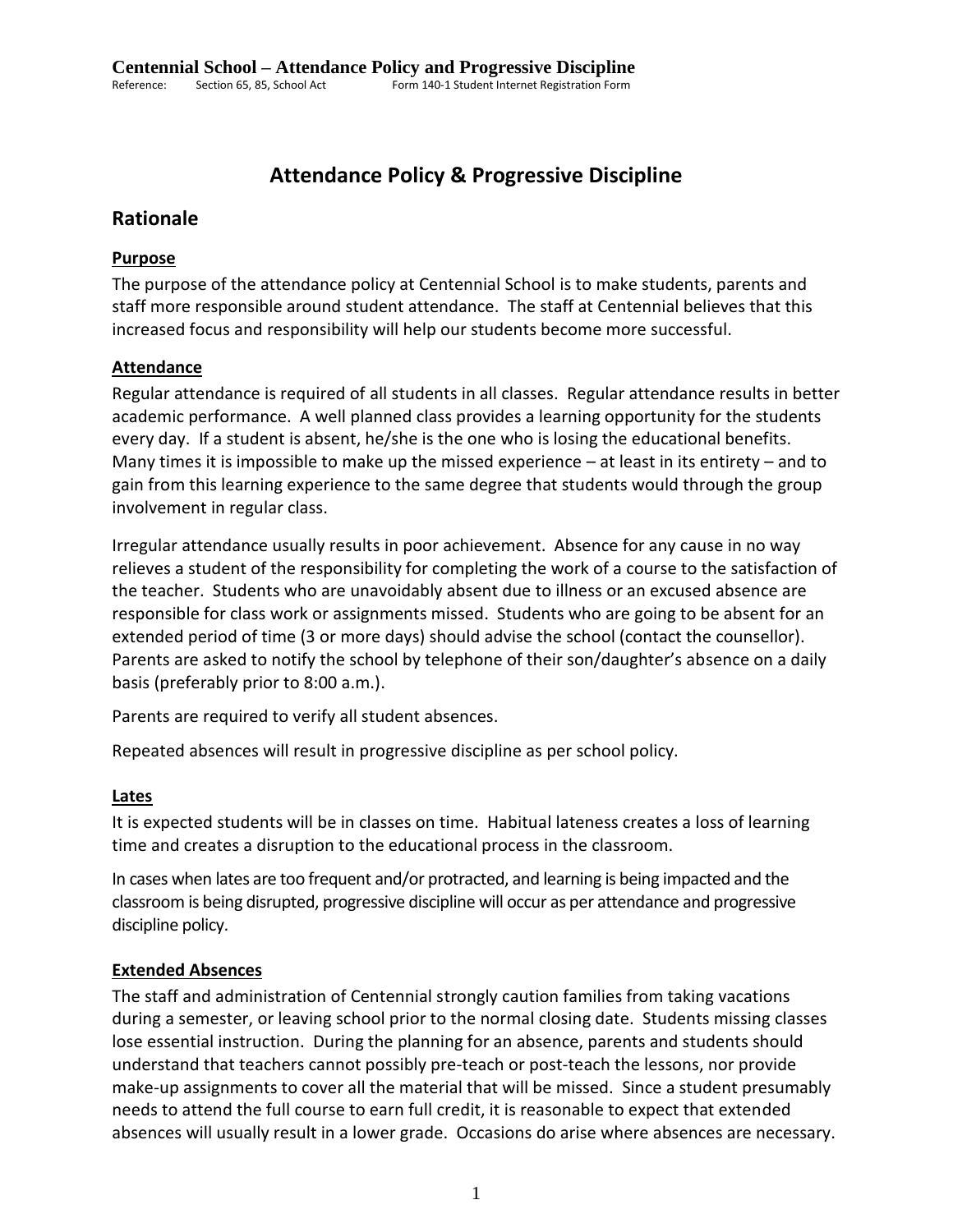When this is the case, the school will make every reasonable attempt to reduce the negative impact to the student's educational program. The intent is to help students maintain a high academic standing. In order that students and parents may not be misled and suffer possible disappointment, it must be clearly understood that:

- 1. A letter of request outlining the reasons for the absence, expected duration and departure date must be written to the school.
- 2. Students will obtain a "prior arrangement" form from their counsellor.
- 3. Students will have teachers complete the form and have the form signed by parents and their administrator and then returned to their counsellor.

# **Responsibilities**

## **Students:**

- Arrive at school on time with all necessary materials.
- Arrive on time to class after breaks and lunch.
- Give notes to teacher and then to office excusing any absence or significant lates.
- Take responsibility at the end of the class to remind teachers to change attendance record from an "Absent" to "Late" when arriving late to class.
- Let teacher know in advance as much as possible regarding absences.
- Responsible for completing missed work after an absence and obtaining class notes from a classmate.
- Any student wanting to sign out prior to the end of classes should report to the office. If the student does not have a note, their counsellor will contact the parent/guardian before the student is released.
- Students who are absent from their scheduled classes on the day of an extra-curricular activity may not be allowed to participate in that activity. Exceptions will be made for verified doctor or dental appointments and for other absences where prior approval is obtained through an administrator. Athletes should refer to the detailed athletic policy regarding absences and participation.
- For daily excuses, the P.E. department requires a note from the parent. The student will do a written assignment related to health or physical education, or will perform service duties for the P.E. department. To be excused over a long period, the student must submit a medical certificate from a doctor. In this case, the student will do service work, a project or be temporarily registered in another class.

## **Parents**

- Ensure student leaves house with sufficient time to arrive at school on time for their first class.
- If driving, drop off students at the front or side of school at least 10 minutes before their class is scheduled to begin.
- Book appointments for student outside of class time.
- Provide written notes outlining reasons for absence and/or lates. Alternatively, call the school office (604-936-7205) prior to 8:30am to inform the school of child's absence.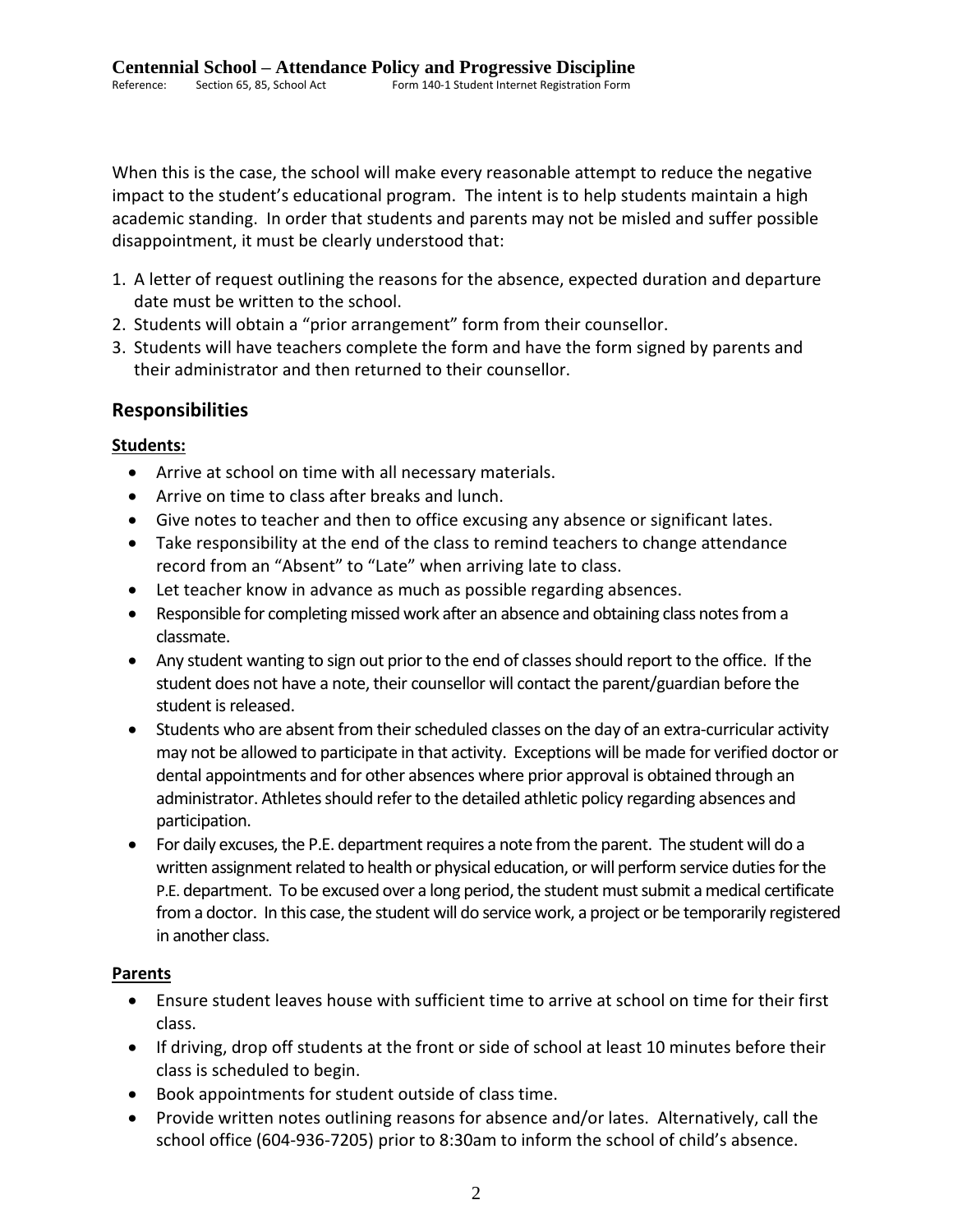- Ensure the school has current phone contact and email information.
- Initiate and maintain regular contact with the school through phone calls and email contact with the staff, attending parent/teacher interviews and school functions, and reviewing school's website for calendar and general information. <http://www.sd43.bc.ca/secondary/centennial/Pages/default.aspx>
- Assist in ensuring their child has adequate sleep.
- Plan holidays for scheduled school holidays.

# **Teachers**

- Records and submits attendance daily.
- Work collaboratively with students, parents, counsellors and administrators to support regular attendance and promptness, adhering to attendance and progressive discipline policies.
- Maintain regular communication with parents and keep records of their interactions.
- Arrive to class on time.
- Ensure students remain in class for the entirety of the class under all circumstances.
- Provide lists of students attending field trips, athletic events and/or other school functions to the office prior to the event.
- Obtain email addresses for every parent.

## **Counsellors**

- Work collaboratively with teachers, students, parents and administrations to support regular attendance and promptness, adhering to attendance and programming discipline policies.
- Assist in the monitoring of student attendance and behaviour contracts.

# **Administrators**

- Work collaboratively with students, teachers, counsellors and parents to assist students in attending regularly and arriving to classes on time as per attendance and progressive discipline policies.
- Assist in monitoring student behaviour and attendance contracts.
- Run bi-weekly attendance reports, and every month send attendance reports home in cases where a student has high absenteeism.
- Send letters home scheduling parent attendance/participation in the parent/teacher interviews.

# **Attendance Supports and Progressive Discipline**

## **Two Strands to Attendance Support and Progressive Discipline Policy**

- **1. Positive Reinforcement**
- Perfect attendance for a month, get name in a draw for a prize such as a Centennial clothing item etc.
- Perfect attendance for a semester name in draw for a prize such as a free grad ticket or yearbook.